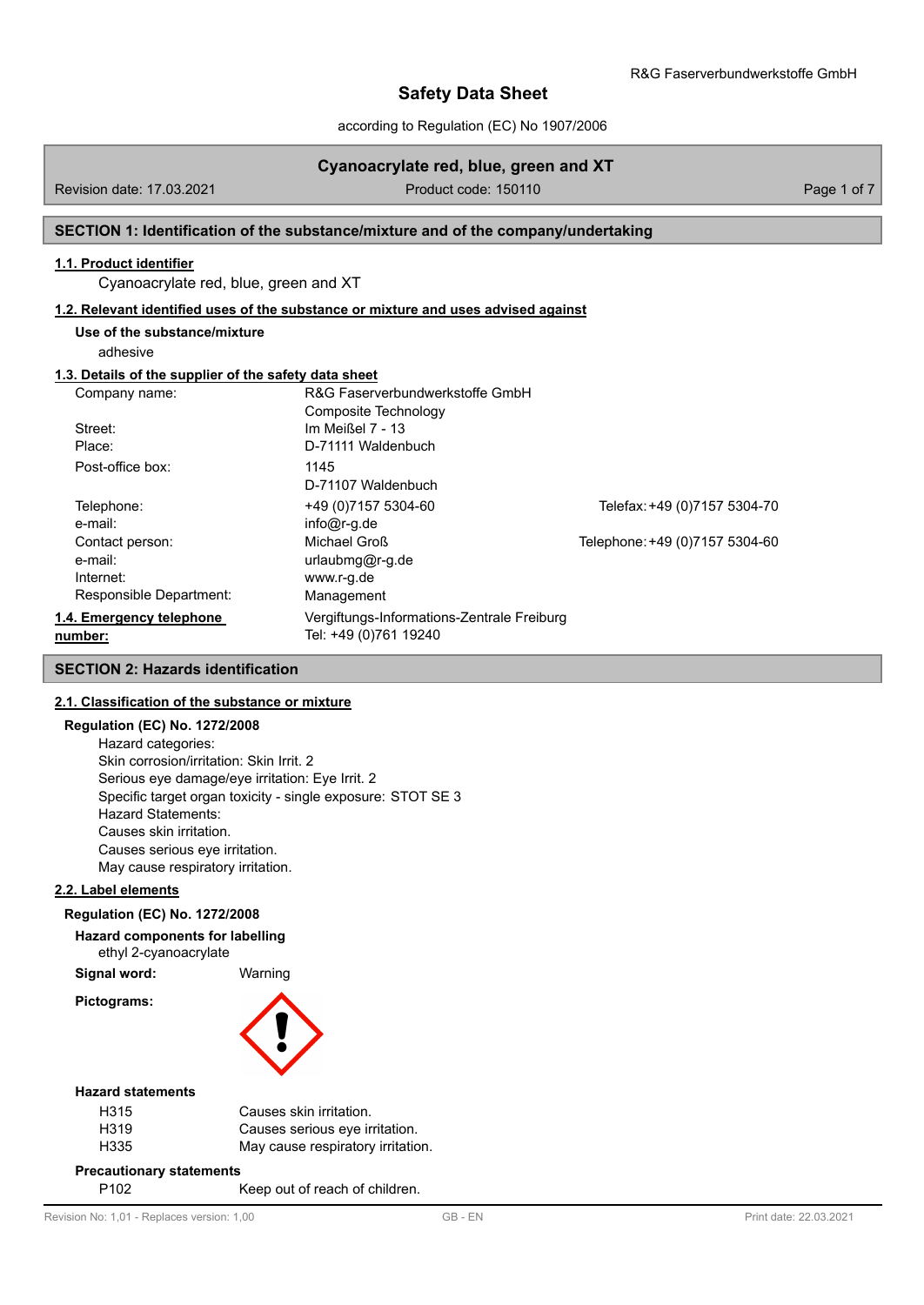## according to Regulation (EC) No 1907/2006

| Cyanoacrylate red, blue, green and XT                  |                                                                                                                                                                                                                                                                 |             |  |  |
|--------------------------------------------------------|-----------------------------------------------------------------------------------------------------------------------------------------------------------------------------------------------------------------------------------------------------------------|-------------|--|--|
| Revision date: 17,03,2021                              | Product code: 150110                                                                                                                                                                                                                                            | Page 2 of 7 |  |  |
| P <sub>101</sub><br>P <sub>271</sub><br>P305+P351+P338 | If medical advice is needed, have product container or label at hand.<br>Use only outdoors or in a well-ventilated area.<br>IF IN EYES: Rinse cautiously with water for several minutes. Remove contact lenses, if<br>present and easy to do. Continue rinsing. |             |  |  |
| Special labelling of certain mixtures                  |                                                                                                                                                                                                                                                                 |             |  |  |
| <b>EUH202</b>                                          | Cyanoacrylate. Danger. Bonds skin and eyes in seconds. Keep out of the reach of<br>children.                                                                                                                                                                    |             |  |  |

## **2.3. Other hazards**

health hazards: Persons allergic to cyanoacrylates should avoid handling the product.

## **SECTION 3: Composition/information on ingredients**

## **3.2. Mixtures**

## **Hazardous components**

| CAS No    | Chemical name                                          |                                                                                           |                  | Quantity       |
|-----------|--------------------------------------------------------|-------------------------------------------------------------------------------------------|------------------|----------------|
|           | IEC No                                                 | Index No                                                                                  | <b>IREACH No</b> |                |
|           | <b>GHS Classification</b>                              |                                                                                           |                  |                |
| 7085-85-0 | ethyl 2-cyanoacrylate                                  |                                                                                           |                  | 70-90 %        |
|           | 230-391-5                                              | 607-236-00-9<br>01-2119527766-29                                                          |                  |                |
|           | Skin Irrit. 2, Eye Irrit. 2, STOT SE 3; H315 H319 H335 |                                                                                           |                  |                |
| 123-31-9  | 1,4-dihydroxybenzene                                   |                                                                                           |                  | $0.01 - 0.1 %$ |
|           | 604-005-00-4<br>01-2119524016-51<br>1204-617-8         |                                                                                           |                  |                |
|           | H318 H317 H400                                         | Carc. 2, Muta. 2, Acute Tox. 4, Eye Dam. 1, Skin Sens. 1, Aquatic Acute 1; H351 H341 H302 |                  |                |

## Full text of H and EUH statements: see section 16.

# **Specific Conc. Limits, M-factors and ATE** CAS No EC No Chemical name Quantity Specific Conc. Limits, M-factors and ATE 7085-85-0 230-391-5 ethyl 2-cyanoacrylate 70-90 % % dermal: LD50 = > 2000 mg/kg; oral: LD50 = > 5000 mg/kg STOT SE 3; H335: >= 10 - 100 123-31-9 204-617-8 1,4-dihydroxybenzene 0,01 -<0,1 % 201 -<0,1 % 201 -<0,1 % 201 -<0,1 % 201 -<0,1 % 201 -<0,1 % 201 -<0,1 % 201 -<0,1 % 201 -<0,1 % 201 -<0,1 % 201 -<0,1 % 201 -<0,1 % 201 -<0,1 % 201 -<0,1 % 201 -<0,1 % 2 dermal: LD50 = 2000 mg/kg; oral: LD50 = 375 mg/kg M akut; H400: M=10

## **SECTION 4: First aid measures**

## **4.1. Description of first aid measures**

#### **General information**

Remove contaminated clothing and wash before wearing again.

## **After inhalation**

Provide fresh air. consult a doctor.

## **After contact with skin**

After contact with skin, wash immediately with plenty of water and soap. Consult physician if problems persist. Do not forcibly remove solidified product from the skin.

#### **After contact with eyes**

Rinse gently with water for a few minutes. Remove any contact lenses if possible. Continue rinsing. Bei anhaltender Augenreizung: Ärztlichen Rat einholen/ärtzliche Hilfe hinzuziehen. Do not open stuck eyelids forcibly and only with professional help.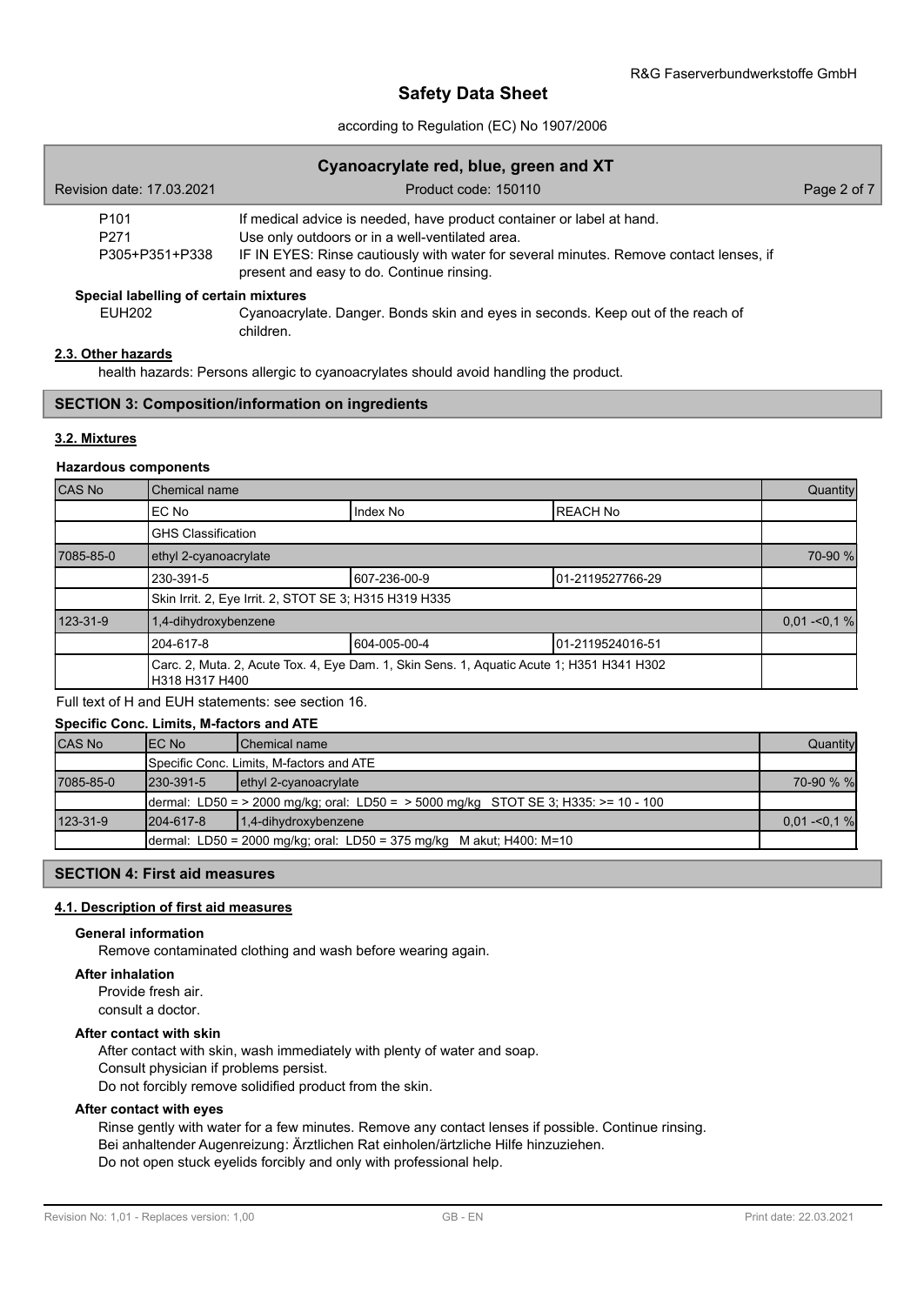according to Regulation (EC) No 1907/2006

# **Cyanoacrylate red, blue, green and XT**

Revision date: 17.03.2021 **Product code: 150110** Product code: 150110 **Page 3 of 7** Page 3 of 7

## **After ingestion**

Get medical treatment.

Do NOT induce vomiting.

Do not give anything to drink.

Make sure that the respiratory tract is not obstructed. The product polymerizes immediately in the mouth and is therefore impossible to swallow. Saliva slowly separates the cured product from the mouth (within several hours). Do not attempt to pull the polymerized adhesive from the mouth. Check the mouth to ensure that the adhesive, if it comes off, is not swallowed.

## **4.2. Most important symptoms and effects, both acute and delayed**

Cyanoacrylates give off heat during solidification. Extensive contamination with the adhesive can generate enough heat to cause a burn. Burns should be treated normally after carefully removing the polymer from the skin. Remove the adhesive by gently peeling it off while soaking the contaminated area in cold water . It takes longer to remove the adhesive with cold water, but it is still effective. In the case of unintentional clothing splashing and penetrating to the skin, clothing should never be forcibly removed from the skin. If clothing is stuck directly to the skin and the person does not feel a burn, the affected area should be soaked with warm soapy water and the clothing carefully removed by peeling or rolling it back. If a burn is felt, cold water should be used. Forcible removal of taped clothing can cause mechanical damage to the skin, which can further cause serious injury.

## **4.3. Indication of any immediate medical attention and special treatment needed**

Treat symtomatically. Provide safety data sheet to physician.

## **SECTION 5: Firefighting measures**

#### **5.1. Extinguishing media**

## **Suitable extinguishing media**

Carbon dioxide (CO2). Water spray jet Sand. Extinguishing powder.

## **Unsuitable extinguishing media**

High power water jet.

## **5.2. Special hazards arising from the substance or mixture**

Carbon monoxide

Danger of formation of toxic pyrolysis products.

## **5.3. Advice for firefighters**

Do not inhale explosion and combustion gases. Wear a self-contained breathing apparatus and chemical protective clothing. Collect contaminated fire extinguishing water separately. This must not be discharged into drains.

### **SECTION 6: Accidental release measures**

#### **6.1. Personal precautions, protective equipment and emergency procedures**

#### **General measures**

.

Provide adequate ventilation.. Keep away from ignition sources.

Wear breathing apparatus if exposed to vapours/dusts/aerosols.

## **6.2. Environmental precautions**

Prevent spread over a wide area (e.g. by containment or oil barriers). Do not discharge into drains, surface or groundwater.

## **6.3. Methods and material for containment and cleaning up**

#### **For containment**

Take up with absorbent material (e.g. sand, kieselguhr, universal binder). Send in suitable containers for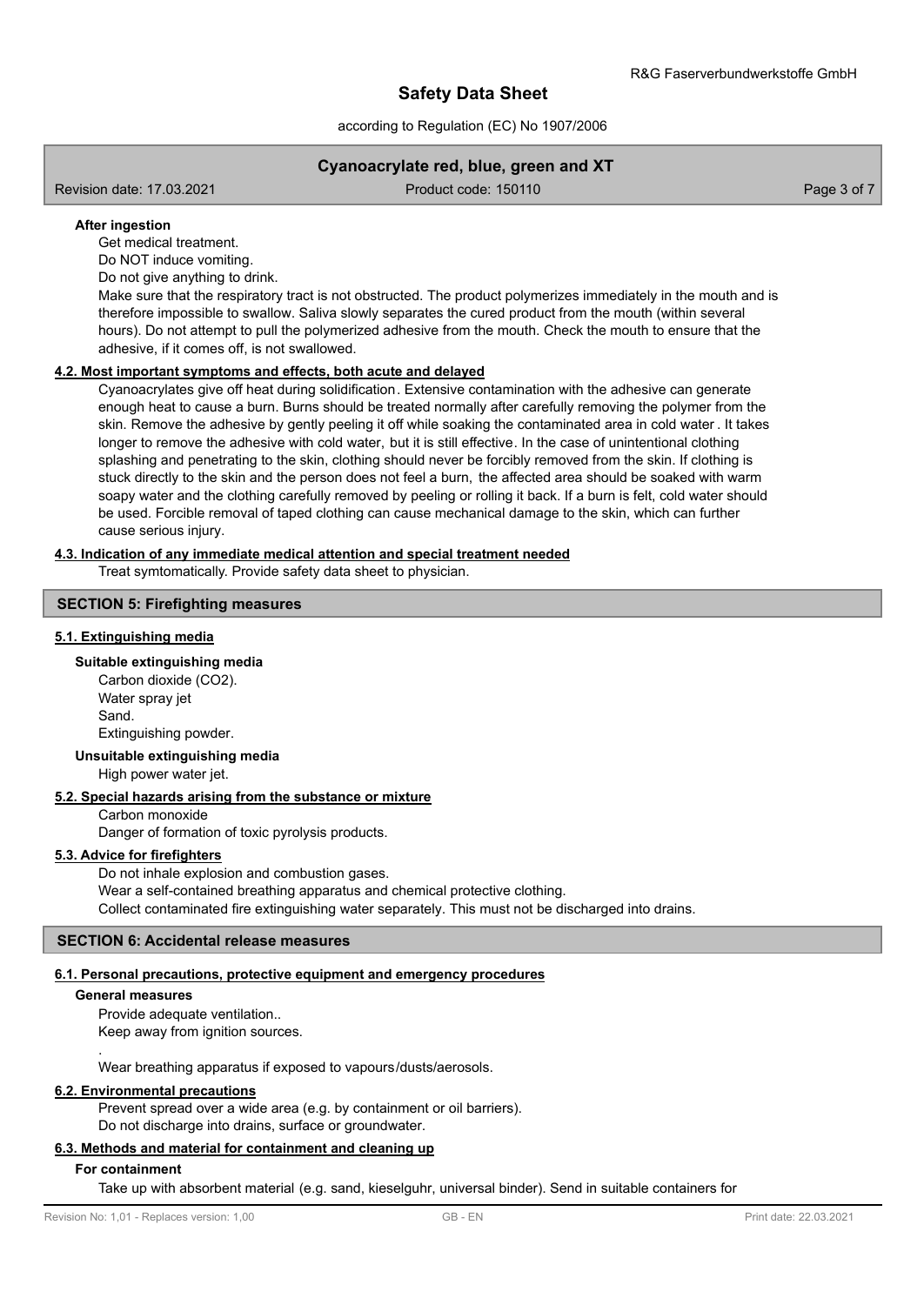according to Regulation (EC) No 1907/2006

# **Cyanoacrylate red, blue, green and XT**

Revision date: 17.03.2021 **Product code: 150110** Product code: 150110 **Page 4 of 7** 

recovery or diposal.

## **SECTION 7: Handling and storage**

### **7.1. Precautions for safe handling**

#### **Advice on safe handling**

Use only in well-ventilated areas. Avoid spilling or spraying in enclosed areas.

When processing can easily volatile, flammable constituents are released.

Do not eat, drink or smoke when using this product. after work and before breaks for thorough skin cleansing. Preventive skin protection by use of hand protection products is recommended Contaminated work clothing should not be allowed out of the workplace. Change contaminated clothing.

#### **7.2. Conditions for safe storage, including any incompatibilities**

#### **Requirements for storage rooms and vessels**

Only use containers specifically approved for the substance/product. Provide a solvent-resistant and sealed floor.

## **Hints on joint storage**

Do not store together with oxidizing agents.

#### **Further information on storage conditions**

Protect from heat / overheating. Keep in a cool, well-ventilated place. Keep container tightly closed.

## **SECTION 8: Exposure controls/personal protection**

#### **8.1. Control parameters**

#### **Exposure limits (EH40)**

| CAS No    | Substance           | ppm  | mg/m <sup>3</sup> | fibres/ml | Category      | Origin |
|-----------|---------------------|------|-------------------|-----------|---------------|--------|
| 7085-85-0 | Ethyl cyanoacrylate | 0.3I | . .51             |           | STEL (15 min) | WEL    |
| 123-31-9  | Hydroguinone        |      | 0.51              |           | TWA (8 h)     | WEL    |

#### **DNEL/DMEL values**

| CAS No                   | Substance             |                       |          |                        |
|--------------------------|-----------------------|-----------------------|----------|------------------------|
| DNEL type                |                       | <b>Exposure route</b> | Effect   | Value                  |
| 7085-85-0                | ethyl 2-cyanoacrylate |                       |          |                        |
| Worker DNEL, long-term   |                       | <b>linhalation</b>    | systemic | $19.25 \text{ mg/m}^3$ |
| Worker DNEL, long-term   |                       | <b>linhalation</b>    | llocal   | $9,25 \text{ mg/m}^3$  |
| Consumer DNEL, long-term |                       | <b>linhalation</b>    | systemic | $19.25 \text{ mg/m}^3$ |
| Consumer DNEL, long-term |                       | <b>linhalation</b>    | llocal   | $9,25 \text{ mg/m}^3$  |

## **8.2. Exposure controls**

#### **Appropriate engineering controls**

Ensure adequate ventilation in the workplace.

#### **Eye/face protection**

Safety goggles. (EN 166:2001)

#### **Skin protection**

Light protective clothing.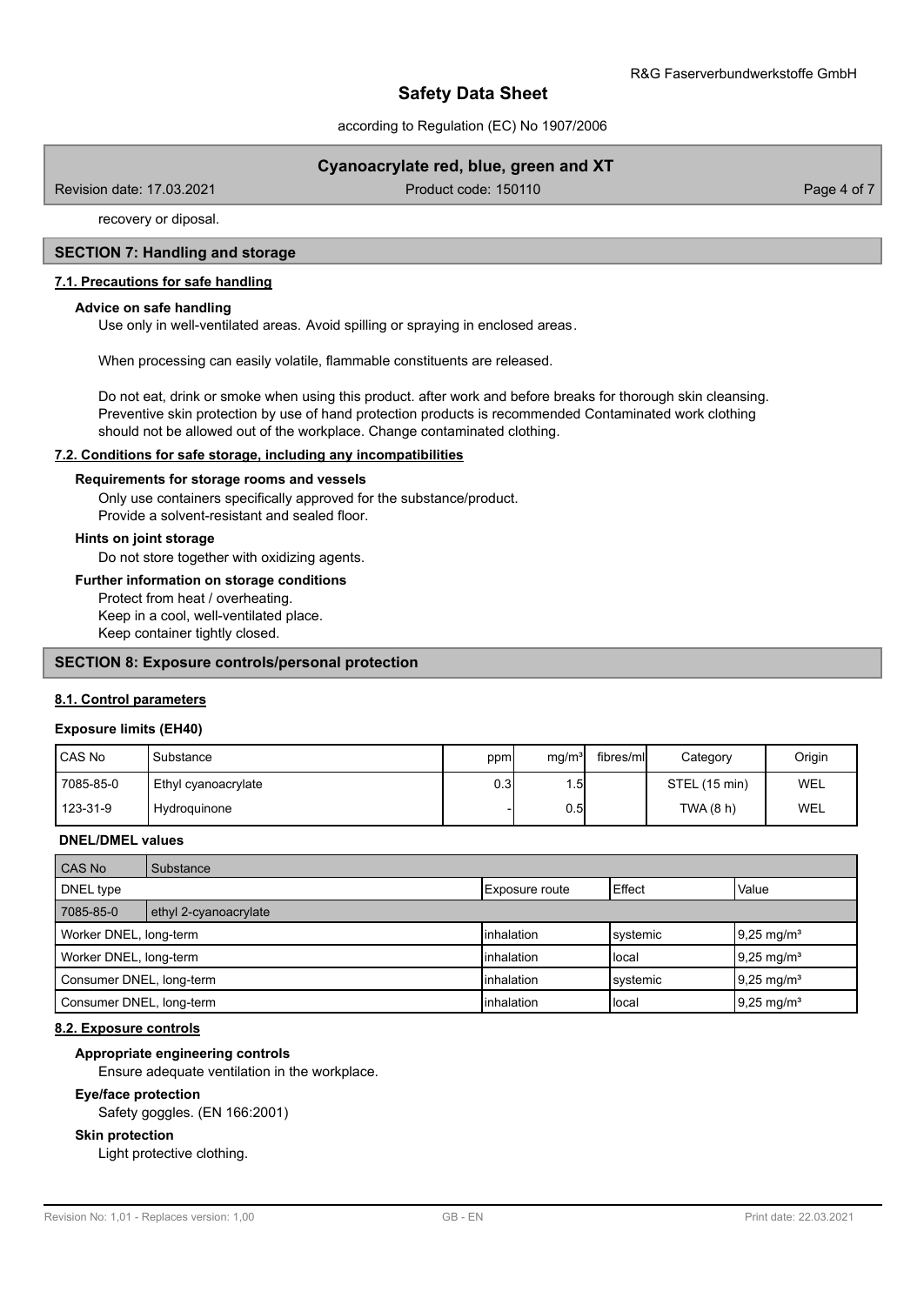according to Regulation (EC) No 1907/2006

|                                                                                |              | Cyanoacrylate red, blue, green and XT |             |
|--------------------------------------------------------------------------------|--------------|---------------------------------------|-------------|
| Revision date: 17.03.2021                                                      |              | Product code: 150110                  | Page 5 of 7 |
| <b>Respiratory protection</b>                                                  |              |                                       |             |
| Respiratory equipment for high concentrations.                                 |              |                                       |             |
| Short-term filter device, filter A. (DIN EN 14387)                             |              |                                       |             |
| <b>SECTION 9: Physical and chemical properties</b>                             |              |                                       |             |
| 9.1. Information on basic physical and chemical properties                     |              |                                       |             |
| Physical state:                                                                | liquid       |                                       |             |
| Colour:                                                                        | colourless   |                                       |             |
| Odour:                                                                         | pungent      |                                       |             |
| Changes in the physical state                                                  |              |                                       |             |
| Boiling point or initial boiling point and<br>boiling range:                   |              | 150 °C                                |             |
| Flash point:                                                                   |              | 87 °C                                 |             |
| Self-ignition temperature                                                      |              |                                       |             |
| Solid:                                                                         |              | 500 °C                                |             |
| Density (at 20 °C):                                                            |              | $1,05$ g/cm <sup>3</sup>              |             |
| Water solubility:                                                              |              | insoluble                             |             |
| 9.2. Other information                                                         |              |                                       |             |
| <b>SECTION 10: Stability and reactivity</b>                                    |              |                                       |             |
| 10.2. Chemical stability                                                       |              |                                       |             |
| Stabile under the specified storage conditions.                                |              |                                       |             |
| 10.3. Possibility of hazardous reactions                                       |              |                                       |             |
| Water. amines. alcohols. Alkalis (alkalis). Oxidizing agents, strong.          |              |                                       |             |
| 10.4. Conditions to avoid                                                      |              |                                       |             |
| Protect from heat / overheating.                                               |              |                                       |             |
| 10.6. Hazardous decomposition products                                         |              |                                       |             |
| Irritant gases / vapors                                                        |              |                                       |             |
| <b>SECTION 11: Toxicological information</b>                                   |              |                                       |             |
| 11.1. Information on hazard classes as defined in Regulation (EC) No 1272/2008 |              |                                       |             |
| <b>ATEmix tested</b>                                                           |              |                                       |             |
|                                                                                | Dose         | Species                               | Source      |
| LD50, oral                                                                     | > 5000 mg/kg |                                       |             |
| LD50, dermal                                                                   | > 2000 mg/kg |                                       |             |
|                                                                                |              |                                       |             |
|                                                                                |              |                                       |             |
|                                                                                |              |                                       |             |
|                                                                                |              |                                       |             |
|                                                                                |              |                                       |             |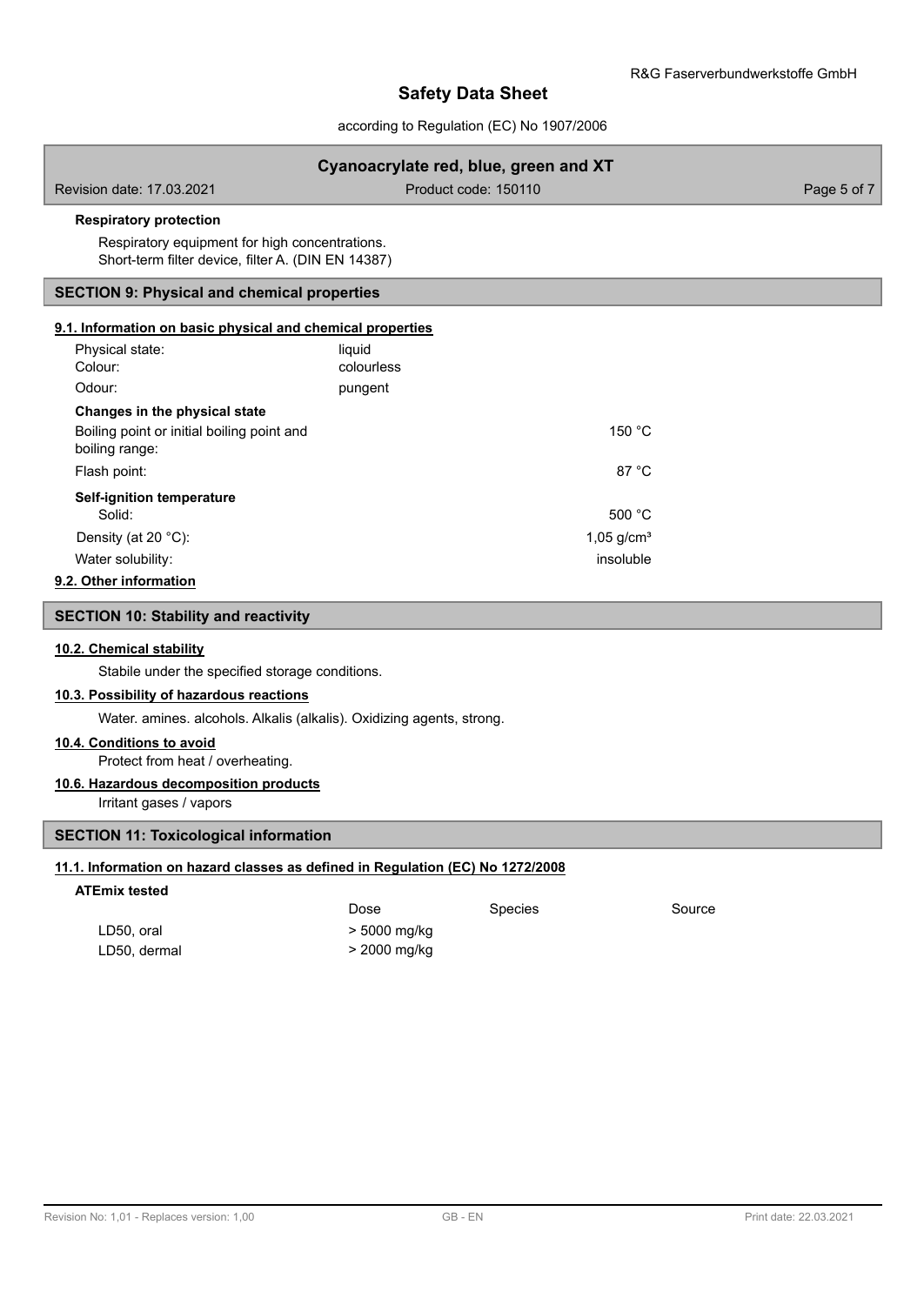## according to Regulation (EC) No 1907/2006

# **Cyanoacrylate red, blue, green and XT**

Revision date: 17.03.2021 **Product code: 150110** Product code: 150110 **Page 6 of 7** Page 6 of 7

#### **Acute toxicity**

| CAS No    | Chemical name         |                         |                |        |                     |
|-----------|-----------------------|-------------------------|----------------|--------|---------------------|
|           | Exposure route        | Dose                    | <b>Species</b> | Source | Method              |
| 7085-85-0 | ethyl 2-cyanoacrylate |                         |                |        |                     |
|           | oral                  | LD50<br>> 5000<br>mg/kg | Irat           |        | OECD <sub>401</sub> |
|           | dermal                | > 2000<br>LD50<br>mg/kg | rabbit         |        | OECD 402            |
| 123-31-9  | 1,4-dihydroxybenzene  |                         |                |        |                     |
|           | oral                  | LD50<br>375<br>mg/kg    | Rat            |        |                     |
|           | dermal                | 2000<br>LD50<br>mg/kg   | rabbit         |        |                     |

# **SECTION 12: Ecological information**

## **12.1. Toxicity**

| <b>CAS No</b> | Chemical name        |               |            |           |                                     |         |                 |
|---------------|----------------------|---------------|------------|-----------|-------------------------------------|---------|-----------------|
|               | Aquatic toxicity     | Dose          |            |           | $\lfloor$ [h] $\rfloor$ [d] Species | ISource | <b>I</b> Method |
| 123-31-9      | 1,4-dihydroxybenzene |               |            |           |                                     |         |                 |
|               | Acute fish toxicity  | <b>LC50</b>   | 638 mg/l   | 96 hlfish |                                     |         |                 |
|               | Acute algae toxicity | ErC50<br>mg/l | $33 - 330$ |           | 72 halgae                           |         |                 |

## **12.4. Mobility in soil**

The cured product is immobile.

#### **SECTION 13: Disposal considerations**

### **13.1. Waste treatment methods**

## **Disposal recommendations**

Product residues must be disposed of in compliance with the Waste Directive 2008/98/EC and national and regional regulations. No waste code number according to the European Waste Catalogue (AVV) can be defined for this product, as only the intended use by the consumer allows an allocation. The waste code number must be determined within the EU in consultation with the disposal company.

#### **List of Wastes Code - residues/unused products**

080409 WASTES FROM THE MANUFACTURE, FORMULATION, SUPPLY AND USE (MFSU) OF COATINGS (PAINTS, VARNISHES AND VITREOUS ENAMELS), ADHESIVES, SEALANTS AND PRINTING INKS; wastes from MFSU of adhesives and sealants (including waterproofing products); waste adhesives and sealants containing organic solvents or other hazardous substances; hazardous waste

#### **List of Wastes Code - contaminated packaging**

WASTE PACKAGING; ABSORBENTS, WIPING CLOTHS, FILTER MATERIALS AND PROTECTIVE CLOTHING NOT OTHERWISE SPECIFIED; packaging (including separately collected municipal packaging waste); packaging containing residues of or contaminated by hazardous substances; hazardous waste 150110

## **SECTION 14: Transport information**

#### **Inland waterways transport (ADN)**

**14.2. UN proper shipping name:** No dangerous good in sense of these transport regulations.